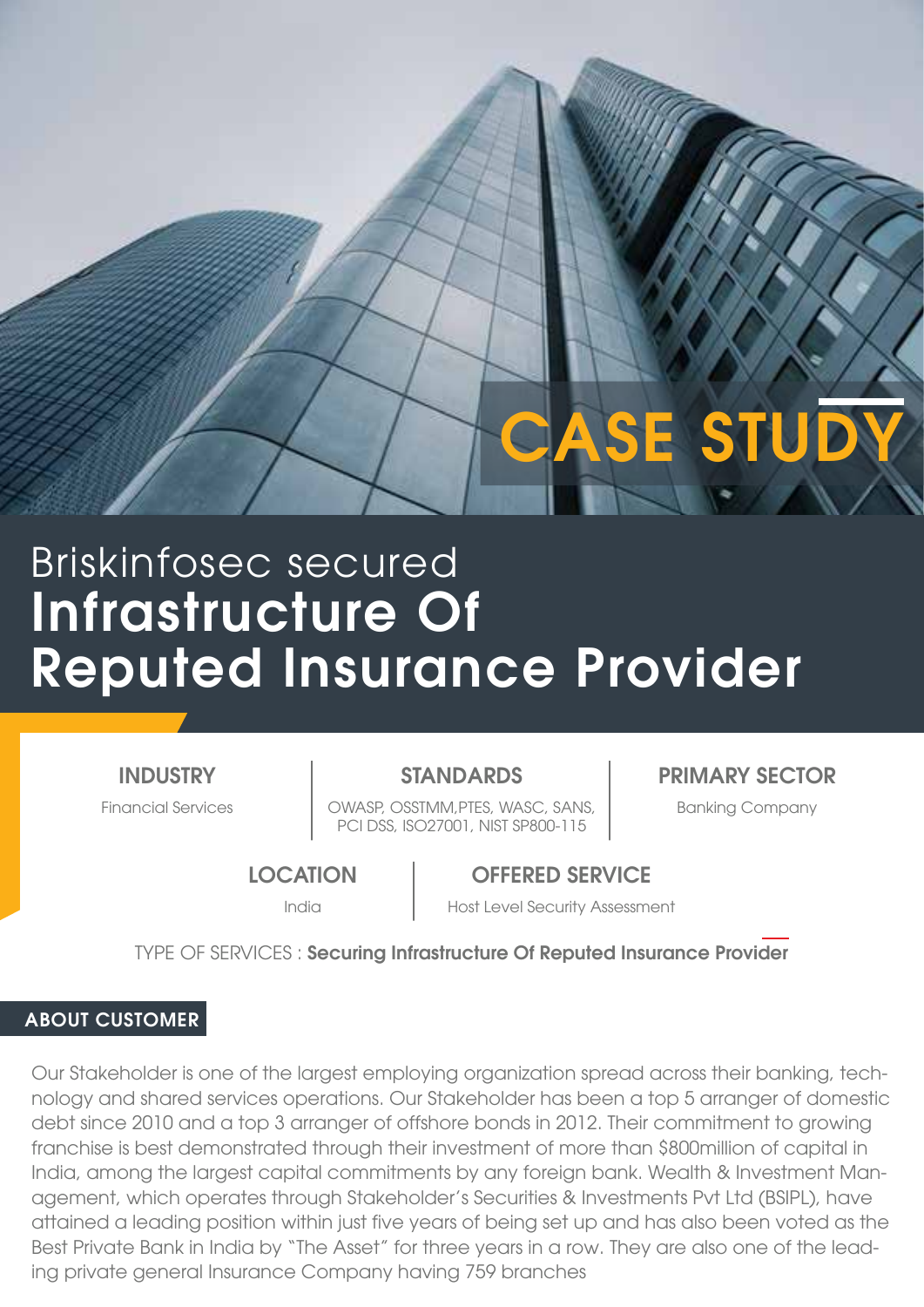#### ASSESSMENT SCOPE

Our client wanted us to perform Host Level Security for Windows 7/Xp and for applications like SQL, Apache, IIS Servers as well as routers and switches to identify potential and actual weaknesses, thus recommending specific countermeasures in their infrastructure. A host security assessment is performed from the point of a host to evaluate the security of the company's critical servers. So, we analyzed the operating system and Host-level security issues in the operating environments.

#### THE SOLUTION

By using BriskInfosec frameworks, the Security team of Briskinfosec completed the Host Level Security bug fix and recommended best practices using the Penetration Testing Execution Standard (PTES)

Key highlights of the bug fix are as below :

| We encountered some serious issues related to SSL attacks, Weak encryptions, Captured NTLM Hashes to crack passwords, SMB login default credentials issues were identified and fixed by the Network Team.

| Security-related patches for the operating system was not deployed properly.

| We came across presence of Trojans and backdoor.

| Unnecessary protocols were enabled.

| Host-Level firewall rules were weak, and we found some suspicious file existence.

| Account Management related issues.

| We performed Host security by both automation and manual method in identifying the issues

| We provided the complete bug fixing document with best practices as a reference to your Network Team.

given by the security team thus making their final assessment report easier for preparation.

#### TECHNICAL SECURITY ASSESSMENT REPORT

At the end of the security assessment, we have identified 35 potential security vulnerabilities and then documented technical security assessment report with proper POC, and also we shared the same over protected PDF.

#### ISSUE TRACKING SHEET

All the identified issues were captured and will the be subjected for the retest review in an XLS format.

#### FINAL BUG FIX REPORT

Overview of the entire engagement, the issues identified and the recommendations made to mitigate the same.

#### **CHALLENGES**

Those challenges are :

| Sometimes while accessing the requirements, there would be restrictions even after which the customers demand that particular information.

| If a particular server is too strictly configured, then nothing lucrative can be done.

However, with sheer grit and perseverance, Briskinfosec successfully alleviated the Stakeholder's risk, where the Banking bodies are taking an extremely strict approach towards security.

#### THE DELIVERABLE

The reports and remediation information provided were customized to match the Client's operational environment. The following reports were submitted to the customer: Key highlights of the bug fix are as below :

#### | DAILY STATUS REPORT

This Host level security assessment consumed around 1-2 weeks of time including retest. During the process of assessment, issues were identified and we shared all identified issues with corresponding recommendation Fix over mail on a daily basis. Our prospect looked at the given valid report (XLS) and started working the fix right from Day 1 as they need not work laboriously on the last day when the entire report is

#### RISK BENEFITS

BriskInfosec diminished security risks by assessing the customer's infrastructure vulnerabilities and recommended solutions with proven methods to enhance security.